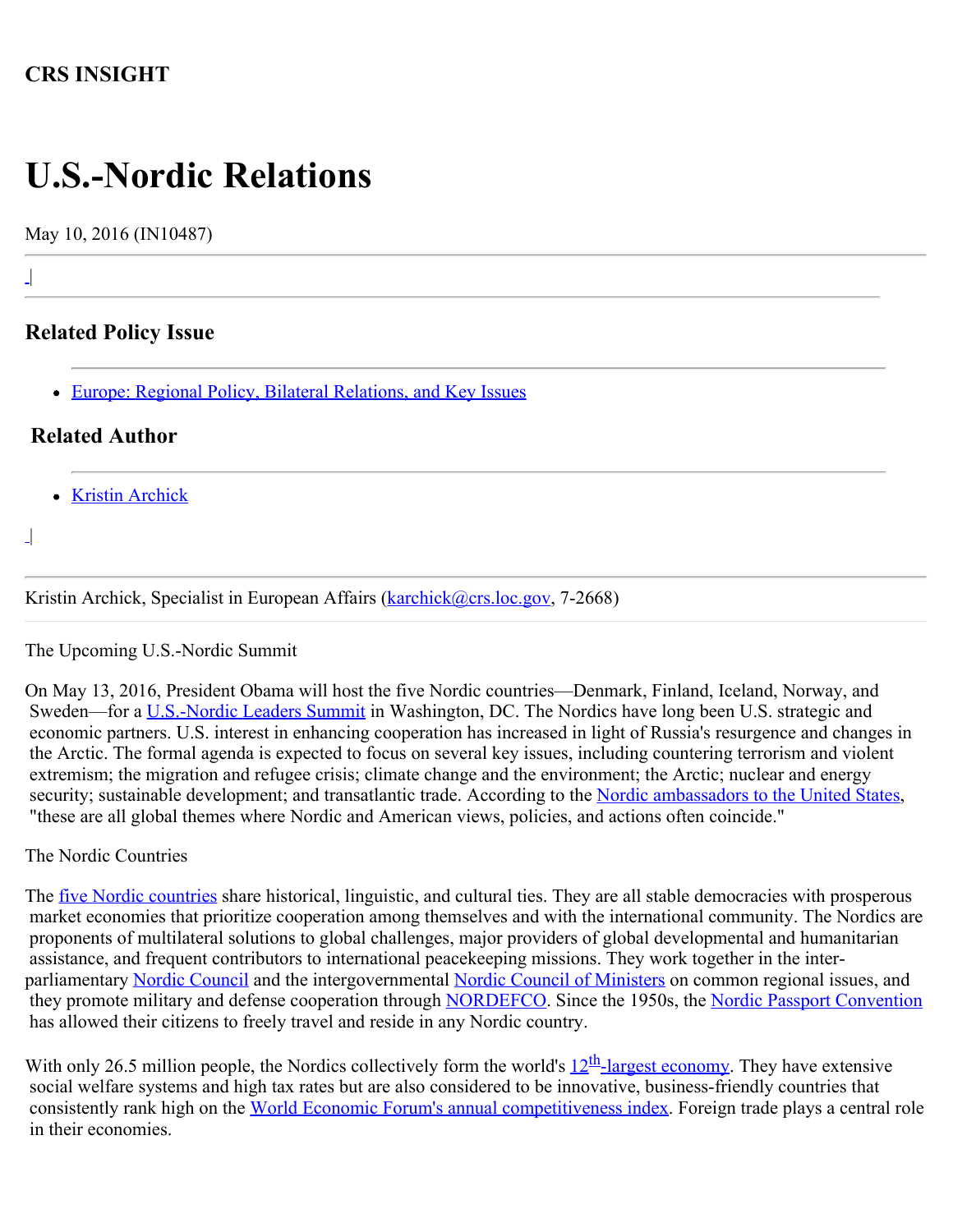Some foreign policy differences exist. Denmark, Iceland, and Norway are members of NATO. Although Sweden and Finland are key NATO partners, they maintain a nonaligned status. Finland is particularly mindful of its relationship with Russia, with which it shares an 800-mile land border. Denmark, Sweden, and Finland belong to the European Union (EU). Iceland and Norway remain outside the EU but participate in the EU's internal market and the Schengen area of free movement. Only Finland uses the euro, the EU's common currency.



Figure 1. The Nordic Countries: Key Facts

**Source:** Graphic created by CRS, based on information from the Economist Intelligence Unit.

**Note:** Gross domestic product (GDP) estimates are nominal figures for 2015.

Despite the Nordics' many advantages, they also face [challenges](https://www.washingtonpost.com/opinions/stop-the-scandimania-nordic-nations-arent-the-utopias-theyre-made-out-to-be/2015/01/16/8f818408-9aa0-11e4-a7ee-526210d665b4_story.html). Several Nordic countries are still struggling to recover from the 2008-2009 global recession and subsequent European financial and banking crisis. Economic growth remains sluggish in [Denmark](http://www.nytimes.com/2015/10/19/opinion/something-not-rotten-in-denmark.html?_r=0) and [Finland,](http://www.wsj.com/articles/finlands-problem-isnt-the-euro-1448490636) and unemployment is over 7% in Sweden and 9% in Finland. [Norway](http://www.bloomberg.com/news/articles/2016-01-14/norway-government-rules-out-extra-stimulus-as-oil-rout-persists) benefits from its extensive North Sea oil and natural gas resources, but its economy has slowed amid the decline in oil prices since mid-2014. Meanwhile, Iceland has been rocked by [political turmoil](http://www.dw.com/en/huge-anti-government-rally-in-iceland-amid-panama-papers-scandal/a-19175680) following the "Panama Papers" leak in April 2016 and the resulting allegations of [impropriety regarding an offshore company set up by the former prime minister and his](http://www.bbc.com/news/world-europe-35966412)  [wife](http://www.bbc.com/news/world-europe-35966412).

Continental Europe's migration and refugee crisis has significantly affected Denmark, Finland, Norway, and Sweden. [Asylum applications](http://ec.europa.eu/eurostat/statistics-explained/index.php/Asylum_statistics) have spiked in all four countries. [Sweden](http://foreignpolicy.com/2016/02/10/the-death-of-the-most-generous-nation-on-earth-sweden-syria-refugee-europe/) welcomed the largest number of migrants and refugees per capita of any European country in 2015. The crisis has strained the Nordics' education, housing, and welfare systems, and the countries have tightened asylum policies, curtailed some welfare benefits, and instituted temporary controls at certain border crossings. Concerns about immigration and integration, along with economic dissatisfaction, have helped fuel the rise of [right-wing, populist political parties.](http://www.theguardian.com/news/datablog/2015/jun/19/rightwing-anti-immigration-parties-nordic-countries-denmark-sweden-finland-norway) Such parties have entered government in Norway and Finland, and they are currently the second- and third-largest parliamentary parties in Denmark and Sweden,